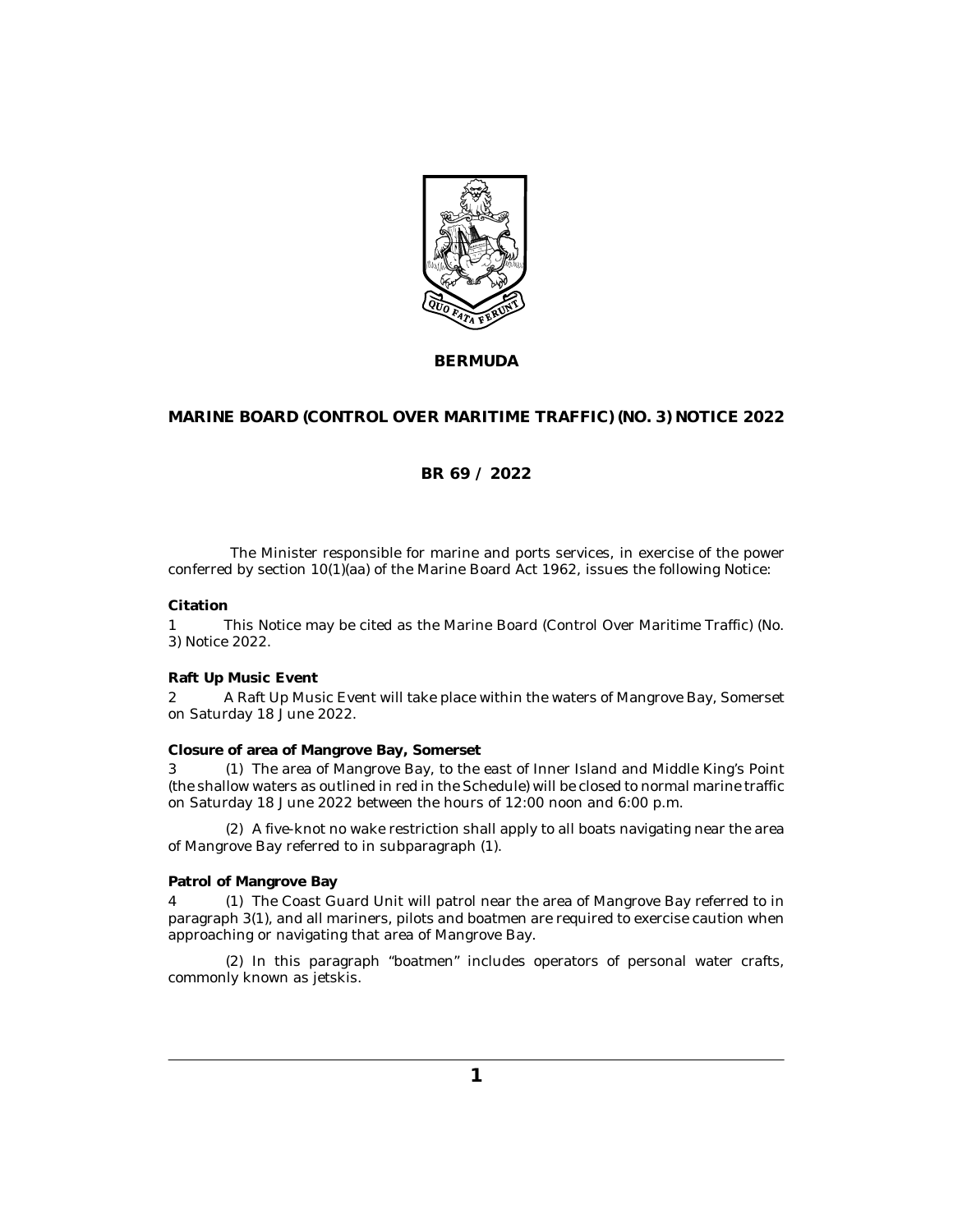## **MARINE BOARD (CONTROL OVER MARITIME TRAFFIC) (NO. 3) NOTICE 2022**

## **Offence**

It is an offence under section 10(3)(a) of the Marine Board Act 1962 to fail to observe the requirements of this Notice, punishable on summary conviction in accordance with section 112 of that Act. 5